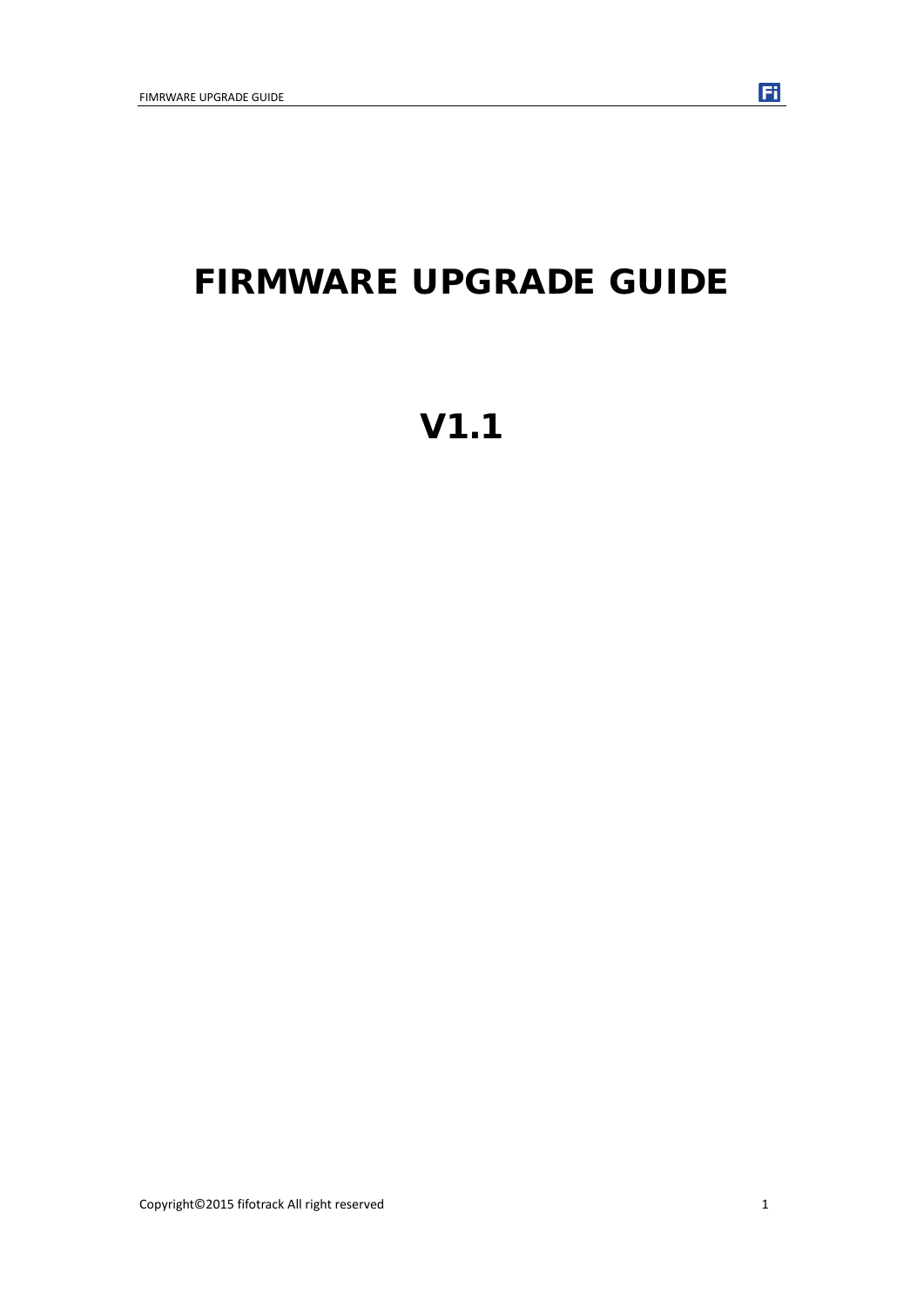#### **Copyright and Disclaimer:**

- All copyrights belong to Shenzhen fifotrack Solution Co., Ltd. You are not allowed to revise, copy or spread this file in any form without consent of fifotrack.
- $\odot$   $\Box$  is trademark of fifotrack, protected by law.
- $\odot$  Please read this user guide carefully before installation to avoid any possible personal injury or property loss.

#### **Revision History**

| Version | Author  | <b>Revision Date</b> | Description of change |
|---------|---------|----------------------|-----------------------|
| V1.1    | Vito Hu | Sep 17, 2015         | Initial revision      |
|         |         |                      |                       |

#### **Related Files**

| Version | File                                                                          | Remarks                           |
|---------|-------------------------------------------------------------------------------|-----------------------------------|
| V1.1    | <fifotrack gprs="" protocol=""></fifotrack>                                   | GPRS protocol between             |
|         |                                                                               | terminal and server.              |
| V1.1    | <fifotrack command="" list=""></fifotrack>                                    | Command details of                |
|         |                                                                               | GPRS/SMS/COM                      |
| V1.1    | <fifotrack a100="" gps="" guide="" tracker="" user="" vehicle=""></fifotrack> | A100 vehicle tracker model        |
|         |                                                                               | user guide                        |
| V1.1    | <fifotrack guide="" parameter="" tool="" user=""></fifotrack>                 | software<br>for<br>PC.<br>tool    |
|         |                                                                               | parameter configuration           |
| V1.1    | <usb cable="" driver="" guide="" installation=""></usb>                       | install USB<br>to<br>cable<br>How |
|         |                                                                               | driver                            |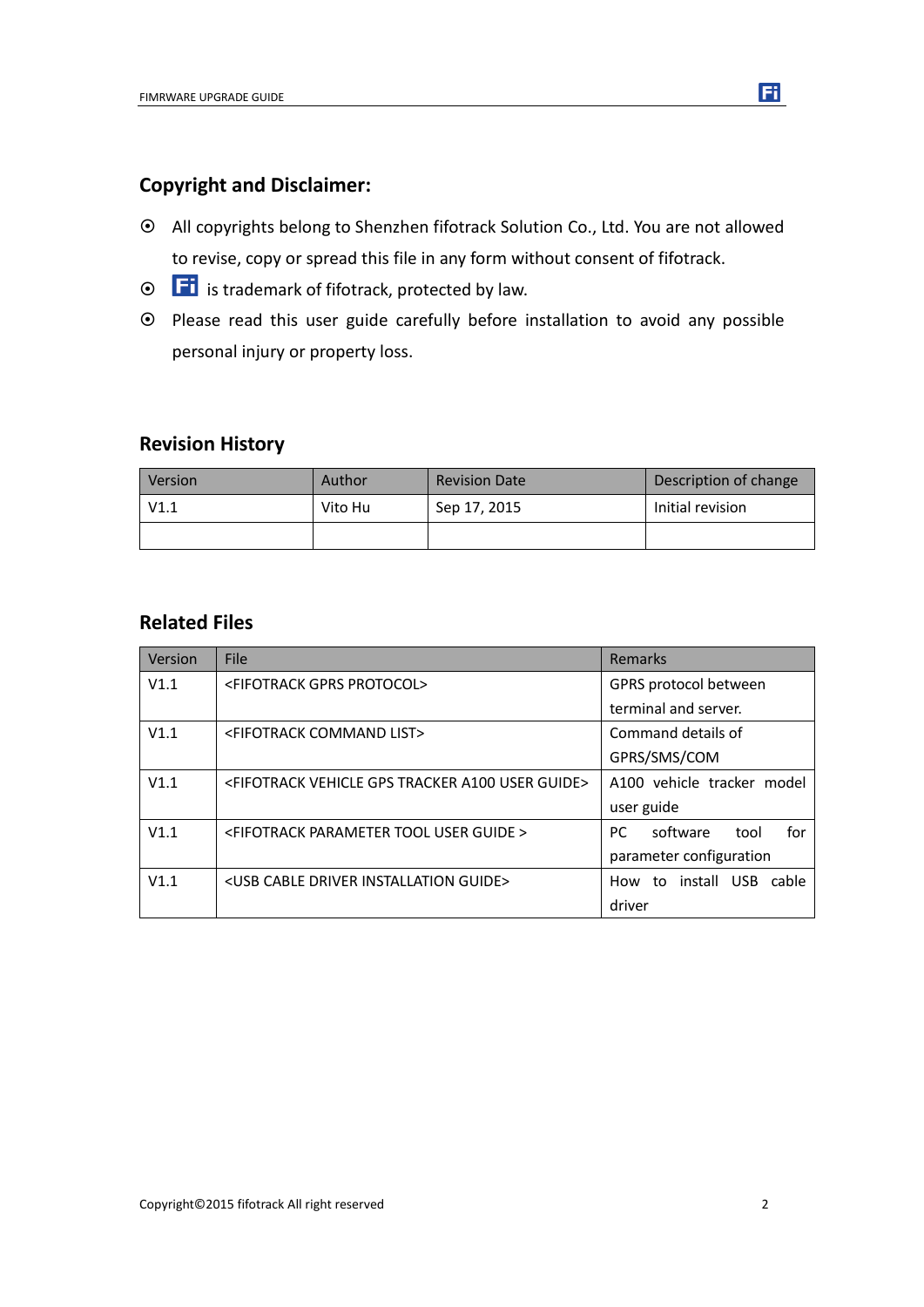### **Contents**

Fi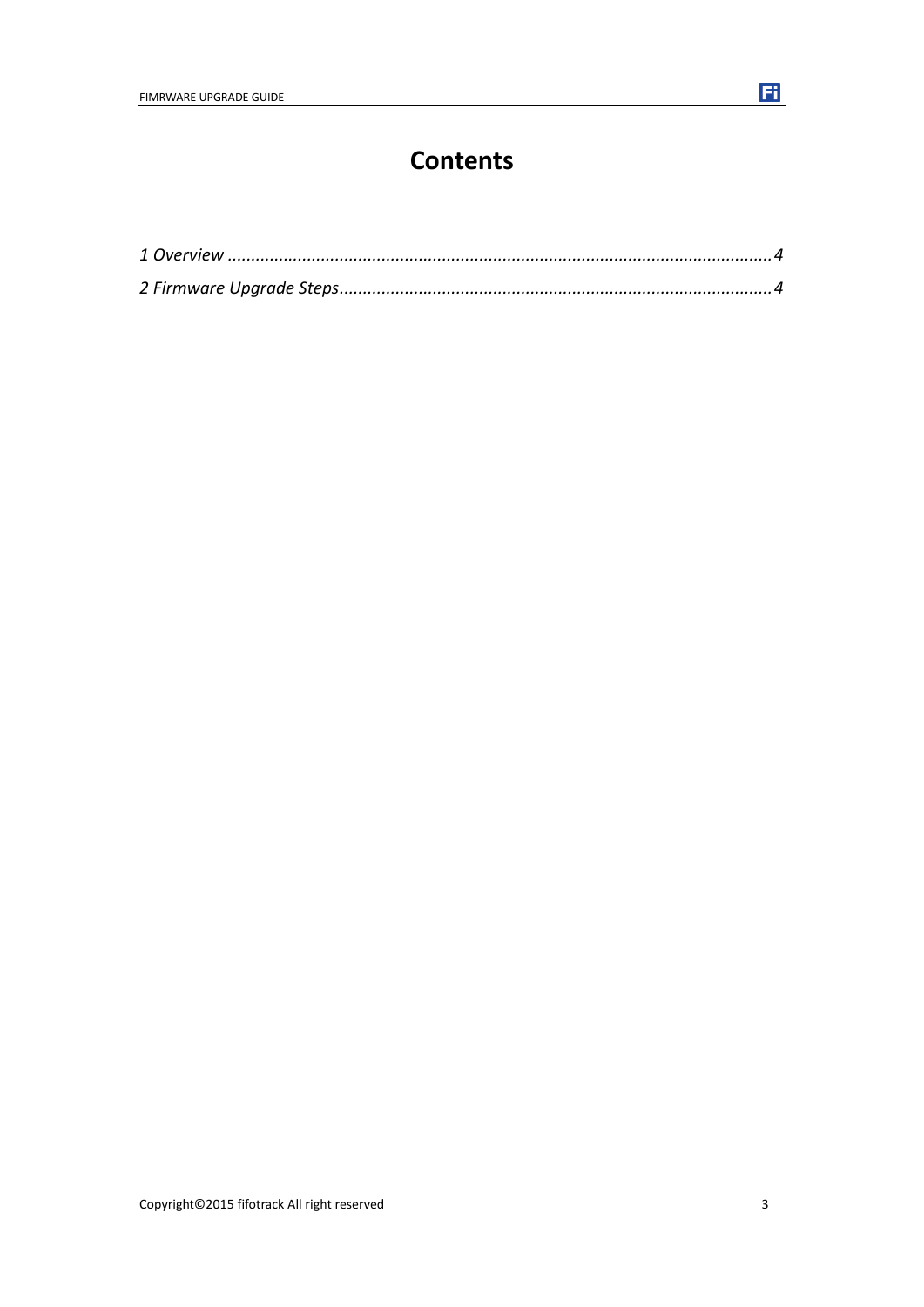#### <span id="page-3-0"></span>**1 Overview**

Firmware upgrade suite is a tool to upgrade firmware efficiently. You are not encouraged to upgrade firmware if terminal under good performance condition. Please contact to your sales account manager to receive the latest firmware versions if really needed.

### <span id="page-3-1"></span>**2 Firmware Upgrade Steps**

2.1 Ensure the USB cable driver is installed before using firmware upgrade suite software. Refer to <USB CABLE INSTALLATION GUIDE> file for more details.

2.2 Visit www.fifotrack.com click "Support" menu to download firmware upgrade suite software.



firmware upgrade suite V1.0.exe

2.3 Ensure the terminal is powered on, connect terminal with PC via USB cable, run firmware upgrade suite directly.

2.4 Choose correct port and baud rate, A100's baud rate is **9600**



Right Click "My PC"/"Manage"/"Device Manager"/"Port" to identify correct port"COM5"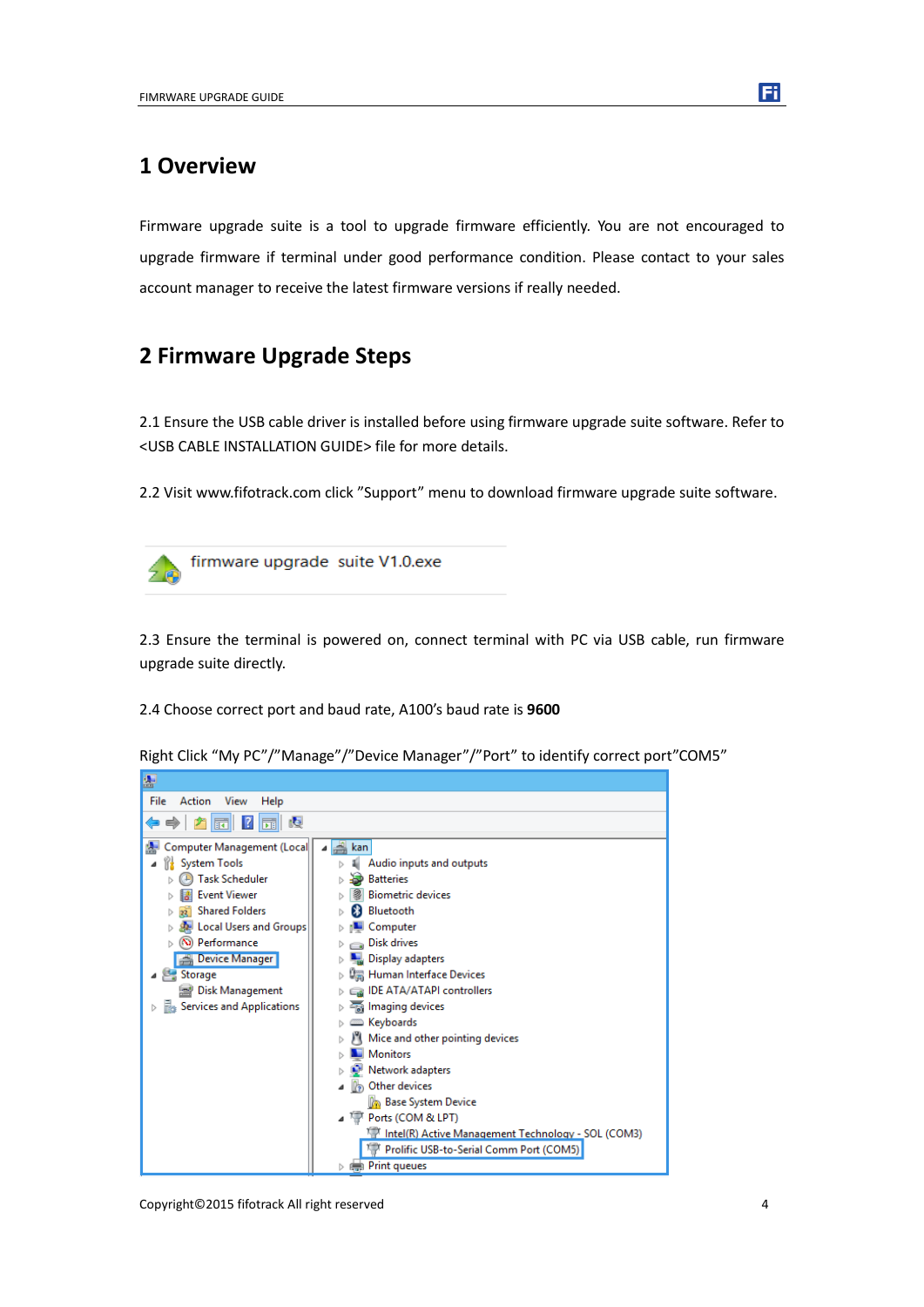#### 2.5 Click" Connect" to open port

| 益 | ×<br>firmware upgrade suite V1.0                             |  |
|---|--------------------------------------------------------------|--|
|   |                                                              |  |
|   | $\overline{\text{cons}}$<br>Connect<br>Start Upgrade<br>9600 |  |

2.6 Click "Start Upgrade" to choose firmware version

|                                  | firmware upgrade suite V1.0    | ×             |
|----------------------------------|--------------------------------|---------------|
|                                  |                                |               |
| $\overline{\text{COM5}}$<br>9600 | $C_{\texttt{lose}}$<br>▾╎<br>▼ | Start Upgrade |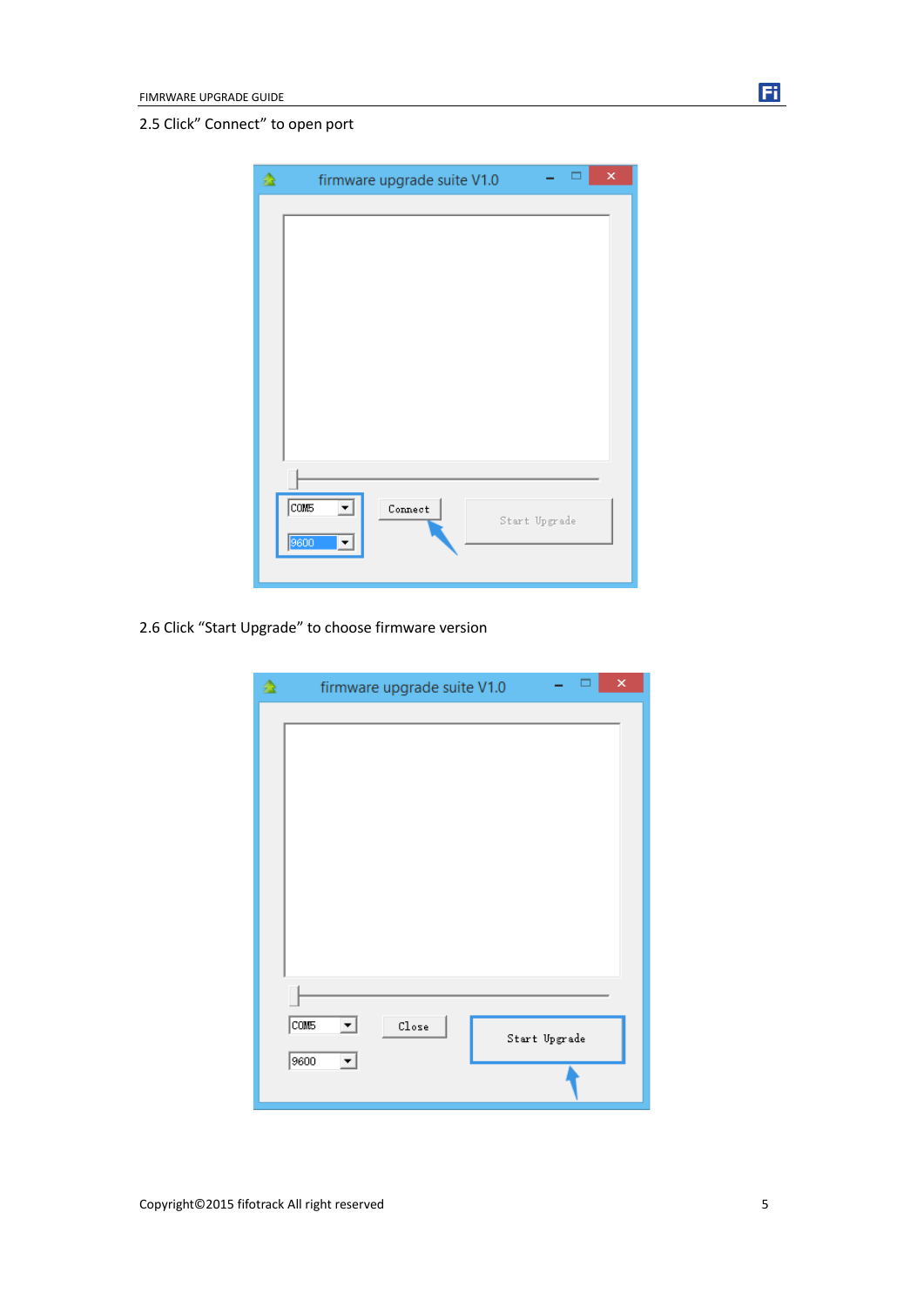|                                                             | Open                                                                  |                     |                                                          | ×                                             |
|-------------------------------------------------------------|-----------------------------------------------------------------------|---------------------|----------------------------------------------------------|-----------------------------------------------|
| Look in:                                                    | fifotrack                                                             | $\vert \cdot \vert$ | ←自感图▼                                                    |                                               |
| Recent places<br>Desktop<br>Libraries<br>This PC<br>Network | ×<br>Name<br>PL2303_Prolific_Driver Installer_v1_11_0<br>A100 1.0.bin |                     | Date modified<br>9/10/2015 10:25 AM<br>9/17/2015 5:28 PM | Type<br><b>File folder</b><br><b>BIN File</b> |
|                                                             | ∢                                                                     |                     |                                                          | $\rightarrow$                                 |
|                                                             | File name:<br>Files of type:<br>TextFile(*.bin)                       |                     | ▼<br>$\blacktriangledown$                                | Open<br>Cancel                                |

2.8 The progress bar will display firmware upgrade status

| 叠 | $\pmb{\times}$<br>firmware upgrade suite V1.0 |
|---|-----------------------------------------------|
|   |                                               |
|   |                                               |
|   |                                               |
|   |                                               |
|   |                                               |
|   |                                               |
|   |                                               |
|   |                                               |
|   | <b>COM5</b><br>$\mathop{\mathsf{Close}}$<br>⊻ |
|   | Start Upgrade<br>9600<br>▼                    |
|   |                                               |